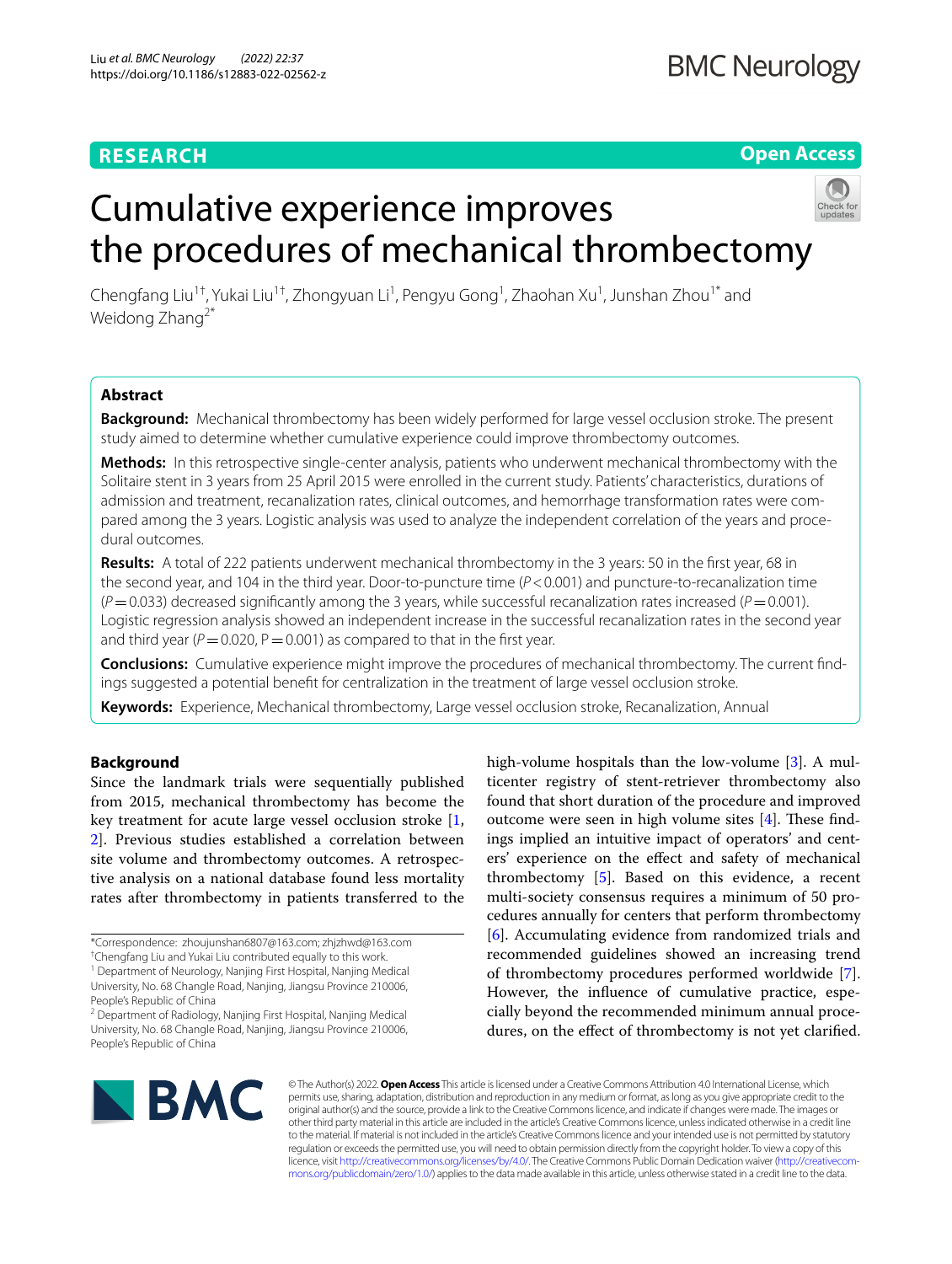Although a learning curve was widely accepted, the steep or smooth trend is controversial  $[8, 9]$  $[8, 9]$  $[8, 9]$  $[8, 9]$ . Thus, we employed a retrospective analysis based on the prospectively collected stroke registry of the Nanjing First Hospital. The first procedure of mechanical thrombectomy was performed in 2015 following the updated guidelines on endovascular treatment  $[1]$  $[1]$ . The group consisted of three senior neuroradiologists with prior experience of interventional procedures, such as carotid artery stenting and intra-artery thrombolysis but not mechanical thrombectomy. Herein, we investigated the thrombectomy procedures of three consecutive years from the frst case and explored whether there is a continuous improvement trend.

# **Methods**

The first procedure was undertaken on April 25, 2015 and the 3 years lasted up to April 24, 2018. All patients who underwent mechanical thrombectomy with the Solitaire stent for large vessel occlusion stroke in these 3 years were enrolled from our single-center stroke registry. Patients were categorized into three consecutive annual groups according to the procedure date: the frst-year group (April 25, 2015 to April 24, 2016), the second-year group (April 25, 2016 to April 24, 2017), and the third-year group (April 25, 2017 to April 24, 2018). Baseline characteristics including medical history, laboratory test results, stroke severity and diagnosis, details of procedure such as recanalization status, and clinical outcomes were collected. The admission stroke severity was accessed using the National Institute of Health Stroke Scale (NIHSS) score. The recanalization status was measured by the modifed thrombolysis in cerebral infarction (mTICI) scale and successful recanalization was defined as a score of 2b or 3  $[10]$  $[10]$ . There is a new metric for thrombectomy devices named the frst pass efect (FPE). It means achieving complete revascularization of the large vessel occlusion and its downstream territory in single pass or use of the device without rescue therapy [[11\]](#page-6-6). The time points of stroke onset, admission to hospital (door), groin puncture, and frst recanalization (or end of the procedure for patients failed to acquire successful recanalization) were recorded. A good outcome was defned as a modifed Rankin scale (mRS) score 0–2 at 90days after the stroke onset. Repeated head CT was performed within 24h to ascertain the intracranial hemorrhage (ICH) transformation. Symptomatic intracranial hemorrhage (sICH) was diagnosed according to the European Cooperative Acute Stroke Study III criteria [[12\]](#page-6-7). All procedures and medical care were carried out in accordance with current guidelines and regulations [[1\]](#page-5-0). Informed consents were obtained from the participants entering the stroke registry, and this analysis was approved by the Ethics Committee of Nanjing First Hospital.

#### **Statistical analysis**

The baseline characteristics, procedure details, and clinical outcomes were compared between the three annual groups. Continuous data were presented as  $mean \pm standard$  deviation or median (interquartile range) and categorical data as number (percentage). Metric and ordinal variables were analyzed by one-way ANOVA and Kruskal–Wallis test, respectively, while frequencies were compared using the chi-square test based on the linear-by-linear association. Next, we performed a logistic regression analysis to study the potential independent diferences of successful recanalization, good outcome, sICH, and mortality over the 3 years. The firstyear group was analyzed as a reference. Age, sex, and variables with *P*<0.1 in univariate analysis were adjusted in multivariate models. The NIHSS score and puncture-torecanalization time indicated successful recanalization; atrial fbrillation, creatinine, glucose, NIHSS score, stroke subtypes, puncture-to-recanalization time, additional interventions, and recanalization status were for good outcome; platelet counts, NIHSS score, onset-to-recanalization time, and recanalization status for sICH; creatinine, glucose, baseline systolic blood pressure, NIHSS score, infarct circulation, stroke subtypes, onset-to-recanalization time, number of device passes, and recanalization status indicated mortality. Statistical analyses were performed using Statistical Package for the Social Sciences (SPSS) version 20.0 (SPSS Inc., Chicago, IL, USA), and *P*<0.05 indicated statistical signifcance.

## **Results**

A total of 222 patients were included in the present study; of these, 50 patients received endovascular treatment in the frst year, 68 in the second year, and 104 in the third year. The average age of the cohort was  $70.9 \pm 11.9$  years, and 64.9% was male. The median NIHSS score was 14. Of these patients, 81.1% had anterior, while 18.9% had posterior circulation infarction. The baseline characteristics of the patients are listed in Table [1.](#page-2-0) The discrepancies were detected among groups with respect to the history of stroke (8% vs. 19.1% vs. 24.0%, *P*=0.021), serum creatinine [77 (64–102) vs. 77 (63–96) vs. 69 (58–85) μmol/L, *P*=0.036], onset-to-door time [91 (38–180) vs. 145 (65– 206) vs. 149 (77–283) min, *P*=0.009], recruited beyond 6h (2% vs. 2.9% vs. 7.3%,  $P = 0.001$ ) and prior intravenous thrombolysis (56.0% vs. 64.7% vs. 40.4%,  $P = 0.021$ ), while other variables were similar between diferent years.

Details of endovascular treatment procedures are shown in Table [2.](#page-3-0) A significant decrease was observed in the door-to-puncture time [152 (123–189) vs. 119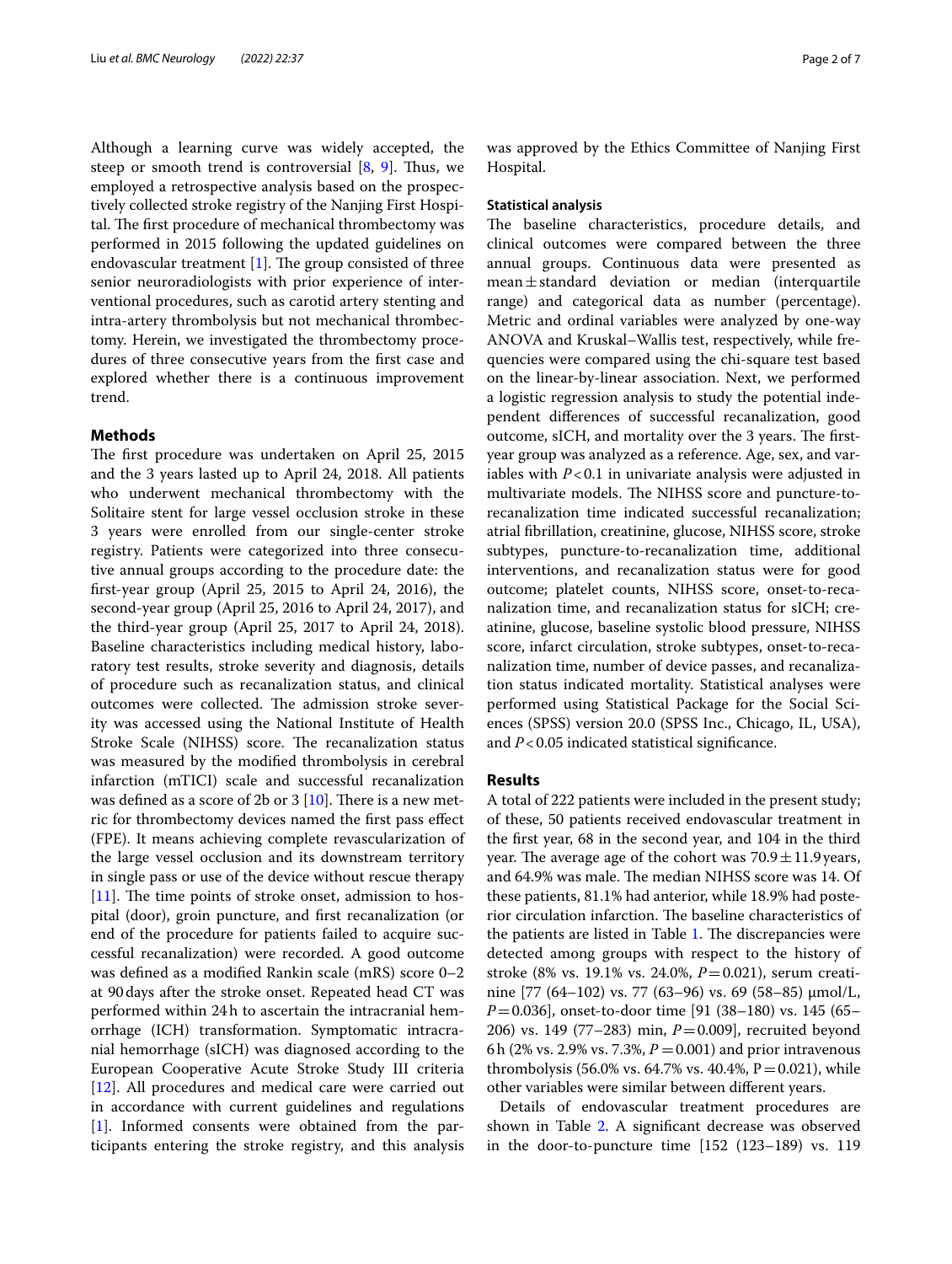|                                             | Total ( $n = 222$ ) | 1st year $(n=50)$ | 2nd year $(n=68)$ | 3rd year ( $n = 104$ ) | P     |
|---------------------------------------------|---------------------|-------------------|-------------------|------------------------|-------|
| Age (years)                                 | $70.9 \pm 11.9$     | $69.5 \pm 11.4$   | $70.8 \pm 13.4$   | $71.7 \pm 11.2$        | 0.557 |
| Sex, male                                   | 144 (64.9%)         | 31 (62.0%)        | 45 (66.2%)        | 68 (65.4%)             | 0.728 |
| Medical history                             |                     |                   |                   |                        |       |
| Hypertension, n (%)                         | 163 (73.4%)         | 36 (72.0%)        | 46 (67.6%))       | 81 (77.9%))            | 0.308 |
| Diabetes, n (%)                             | 42 (18.9%)          | $5(10.0\%)$       | 17 (25.0%)        | 20 (19.2%)             | 0.305 |
| Atrial fibrillation, n (%)                  | 113 (50.9%)         | 26 (52.0%)        | 30 (44.1%)        | 57 (54.8%)             | 0.555 |
| Prior stroke, n (%)                         | 42 (18.9%)          | $4(8.0\%)$        | 13 (19.1%)        | 25 (24.0%)             | 0.021 |
| Laboratory examination                      |                     |                   |                   |                        |       |
| Platelet count, $\times$ 10 <sup>9</sup> /L | 175 (142-225)       | 176 (142-251)     | 175 (142-220)     | 177 (144-215)          | 0.604 |
| <b>INR, %</b>                               | $1.0 \pm 0.1$       | $1.0 \pm 0.1$     | $1.1 \pm 0.2$     | $1.0 \pm 0.1$          | 0.087 |
| Serum creatinine, µmol/L                    | 74 (61-93)          | 77 (64-102)       | $77(63 - 96)$     | 69 (58-85)             | 0.036 |
| Glucose, mmol/L                             | $6.5(5.4 - 7.7)$    | $6.3(5.1 - 7.7)$  | $6.8(5.2 - 7.6)$  | $6.5(5.5 - 7.6)$       | 0.511 |
| Baseline SBP, mmHq                          | $142 + 21$          | $145 \pm 20$      | $138 + 23$        | $144 \pm 20$           | 0.099 |
| Baseline DBP, mmHg                          | $87 + 15$           | $87 + 12$         | $84 \pm 15$       | $88 \pm 15$            | 0.212 |
| <b>Baseline NIHSS score</b>                 | $14(11-19)$         | $15(12-18)$       | $14(9-18)$        | $15(11-20)$            | 0.406 |
| Infarct circulation                         |                     |                   |                   |                        | 0.417 |
| Anterior, n (%)                             | 180 (81.1%)         | 42 (80.0%)        | 56 (82.4%)        | 82 (78.8%)             |       |
| Posterior, n (%)                            | 42 (18.9%)          | 8 (16%)           | 12 (17.6%)        | 22 (21.2%)             |       |
| Stroke subtypes                             |                     |                   |                   |                        | 0.955 |
| LAA                                         | 96 (43.2%)          | 22 (44.0%)        | 29 (42.6%)        | 45 (43.3%)             |       |
| CE                                          | 108 (48.6%)         | 24 (48.0%)        | 33 (48.5%)        | 51 (49.0%)             |       |
| SOE                                         | $2(0.9\%)$          | $1(2.0\%)$        | $1(1.5\%)$        | $0(0\%)$               |       |
| SUE                                         | 16 (7.2%)           | $3(6.0\%)$        | $5(7.4\%)$        | 8(7.7%)                |       |
| Onset to door time, min                     | $132(65 - 217)$     | 91 (38-180)       | $145(65 - 206)$   | 149 (77-283)           | 0.009 |
| recruited beyond 6h, n (%)                  | 21 (9.4%)           | 1(2%)             | $2(2.9\%)$        | 18 (7.3%)              | 0.001 |
| Intravenous thrombolysis, n (%)             | 114 (51.4%)         | 28 (56.0%)        | 44 (64.7%)        | 42 (40.4%)             | 0.021 |

## <span id="page-2-0"></span>**Table 1** Baseline characteristics of patients in the three years

*Abbreviation*: *INR* international normalized ratio, *SBP* systolic blood pressure, *DBP* diastolic blood pressure, *NIHSS* National Institutes of Health stroke scale, *LAA* large artery atherosclerosis, *CE* cardiac embolism, *SOE* stroke of other determined etiology, *SUE* stroke of undetermined etiology

(85–149),  $P < 0.001$ ] and door-to-recanalization time [240 (185–280) vs. 194 (165–227),  $P < 0.001$ ] from the frst year to the second year. Compared to the patients of the frst year, those of the second acquired successful recanalization (62.0% vs. 86.8%,  $P = 0.002$ ). Furthermore, an increasing trend of good outcomes (mRS 0–2: 34.0% vs. 36.8% vs. 41.3%,  $P = 0.357$ ) and a descending trend in intracranial hemorrhage (50.0% vs. 44.8% vs. 35.0%, *P*=0.062), sICH (12.0% vs. 9.0% vs. 5.8%, *P*=0.183), and mortality (24.0% vs. 17.6% vs. 18.3%, *P*=0.462) was observed from the frst to the third year. Logistic regression analysis showed that successful recanalization rates independently increased in the second year (OR: 3.19, 95% CI: 1.21–8.34, *P*=0.020) and third year (OR: 4.62, 95% CI: 1.88–11.35,  $P = 0.001$ ) as compared to the first year (Table [3](#page-3-1) and Fig. [1\)](#page-4-0).

# **Discussion**

In this study, signifcant improvements were detected in the procedural delays and successful recanalization rates with accumulating experience. We also found an increasing trend of good outcomes and a decreasing trend of any intracranial hemorrhage and sICH postprocedures, albeit without statistical signifcance. After balanced for stroke severity and procedure duration, 3.19- and 4.62-fold of recanalization rates were acquired in the second and third year as compared to the frst year.

Several randomized controlled trials have verifed the benefts of thrombectomy. Although in our research, the onset to recanalization time was distinctly longer than that in ESCAPE trial [241 (176–359)], which may be related to the latter recruited more patients (72.7%) in the time window for intravenous thrombolysis, the recanalization rate (72.4%) was inferior to ours [\[13\]](#page-6-8). In DEFUSE 3 trial, puncture to reperfusion time [38(26–59)] was obviously less than ours and recanalization rate (76%) was slightly lower [[14\]](#page-6-9). Even though revascularization rate in our center was superior to some trials, procedure time still could be shortened which need operators to be more profcient in the skill.

A minimum volume was set for certifcation of thrombectomy-capable stroke centers as practice makes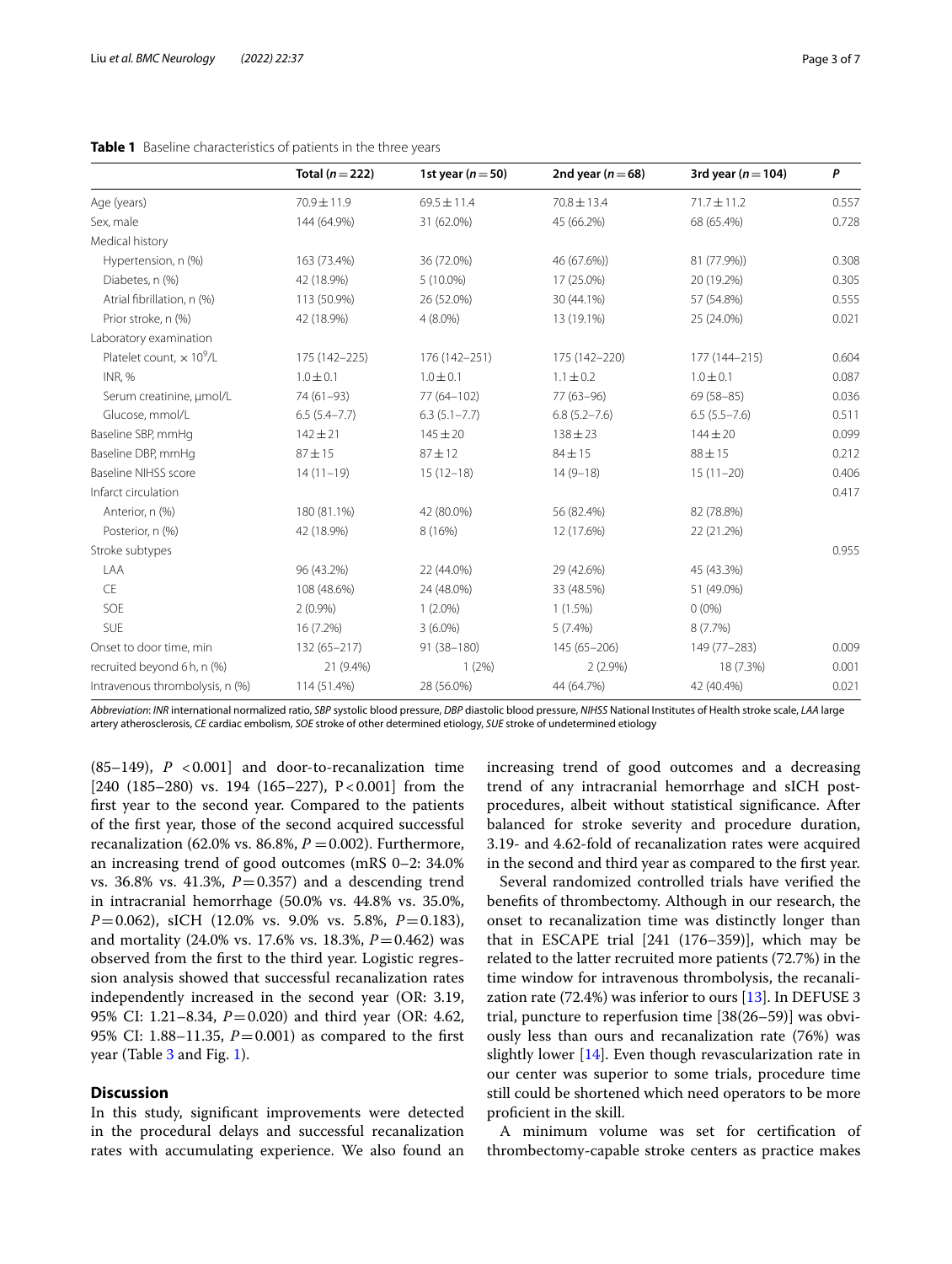<span id="page-3-0"></span>**Table 2** Characteristics of thrombectomy procedures and outcomes in the three years

|                                                |               |               |               | Total ( $n = 222$ ) 1st year ( $n = 50$ ) 2nd year ( $n = 68$ ) 3rd year ( $n = 104$ ) P |         |                 | $P(1st vs. 2nd)$ $P(2nd vs. 3rd)$ |
|------------------------------------------------|---------------|---------------|---------------|------------------------------------------------------------------------------------------|---------|-----------------|-----------------------------------|
| Door to groin puncture time<br>(min)           | 122 (92-155)  | 152 (123-189) | 119 (85-149)  | 106 (84-135)                                                                             |         | < 0.001 < 0.001 | 0.507                             |
| Puncture to first recanalization<br>time (min) | $66(51-102)$  | 70 (53-119)   | 68 (54-103)   | $60(45 - 79)$                                                                            | 0.033   | 0.063           | 0.079                             |
| Door to first recanalization<br>time (min)     | 197 (163-240) | 240 (185-280) | 194 (165-227) | 177 (145-218)                                                                            | < 0.001 | < 0.001         | 0.111                             |
| Onset to first recanalization<br>time (min)    | 340 (279-428) | 357 (294-420) | 352 (285-494) | 311 (256-378)                                                                            | 0.005   | 0.073           | 0.005                             |
| Number of device passes                        | $2(1-3)$      | $2(1-4)$      | $1(1-2)$      | $2(1-3)$                                                                                 | 0.013   | 0.016           | 0.076                             |
| Additional interventions <sup>a</sup>          | 37 (16.7%)    | $9(18.0\%)$   | 14 (20.6%)    | 14 (13.5%)                                                                               | 0.367   | 0.727           | 0.217                             |
| First pass effect                              | 36 (16.2%)    | $3(6.0\%)$    | 12 (17.6%)    | 21 (20.2%)                                                                               | 0.035   | 0.062           | 0.679                             |
| mTICI score                                    |               |               |               |                                                                                          | < 0.001 | 0.002           | 0.736                             |
| 3                                              | 107 (48.2%)   | 15 (30.0%)    | 36 (52.9%)    | 56 (53.8%)                                                                               |         |                 |                                   |
| 2 <sub>b</sub>                                 | 74 (33.3%)    | 16 (32.0%)    | 23 (33.8%)    | 35 (33.7%)                                                                               |         |                 |                                   |
| 2a                                             | 24 (10.8%)    | 11 (22.0%)    | $5(7.4\%)$    | 8 (7.7%)                                                                                 |         |                 |                                   |
|                                                | $9(4.1\%)$    | $3(6.0\%)$    | $2(2.9\%)$    | $4(3.8\%)$                                                                               |         |                 |                                   |
| $\mathbf{0}$                                   | $8(3.6\%)$    | $5(10.0\%)$   | $2(2.9\%)$    | $1(1.0\%)$                                                                               |         |                 |                                   |
| Successful recanalization                      | 181 (81.5%)   | 31 (62.0%)    | 59 (86.8%)    | 91 (87.5%)                                                                               | 0.001   | 0.002           | 0.888                             |
| mRS 0-2 at 90 days                             | 85 (38.3%)    | 17 (34.0%)    | 25 (36.8%)    | 43 (41.3%)                                                                               | 0.357   | 0.758           | 0.549                             |
| Any ICH <sup>b</sup>                           | 91 (41.4%)    | 25 (50.0%)    | 30 (44.8%)    | 36 (35.0%)                                                                               | 0.062   | 0.577           | 0.200                             |
| sICH <sup>b</sup>                              | 18 (8.2%)     | 6 (12.0%)     | $6(9.0\%)$    | $6(5.8\%)$                                                                               | 0.183   | 0.593           | 0.438                             |
| Death at 90 days                               | 43 (19.4%)    | 12 (24.0%)    | 12 (17.6%)    | 19 (18.3%)                                                                               | 0.462   | 0.399           | 0.918                             |

*Abbreviations*: *mTICI* modifed thrombolysis in cerebral infarction, *mRS* modifed Rankin scale, *ICH* intracranial hemorrhage, *sICH* symptomatic intracranial hemorrhage

<sup>a</sup> Additional interventions included aspiration, intra-arterial thrombolysis, balloon dilation, and stent implantation

<sup>b</sup> Any ICH and sICH were assessed in 220 patients while 1 patient in the 2nd year and 1 patient in the 3rd year died before repeated imaging

<span id="page-3-1"></span>

|          |  |  | Table 3 Logistic analysis of successful recanalization and clinical |  |
|----------|--|--|---------------------------------------------------------------------|--|
| outcomes |  |  |                                                                     |  |

|                     | Crude OR (95% CI)         | P       | Adjusted OR (95%<br>CI) | Р     |
|---------------------|---------------------------|---------|-------------------------|-------|
|                     | Successful recanalization |         |                         |       |
| 1st year            | (reference)               |         | (reference)             |       |
|                     | 2nd year 4.02 (1.63-9.93) | 0.003   | $3.19(1.21 - 8.34)$     | 0.020 |
| 3rd year            | 4.29 (1.90–9.69)          | < 0.001 | 4.62 (1.88-11.35)       | 0.001 |
| mRS 0-2 at 3 months |                           |         |                         |       |
| 1st year            | (reference)               |         | (reference)             |       |
| 2nd year            | $1.13(0.53 - 2.43)$       | 0.757   | $0.84(0.31 - 2.24)$     | 0.728 |
| 3rd year            | $1.37(0.68 - 2.77)$       | 0.382   | $1.58(0.61 - 4.06)$     | 0.345 |
| slCH                |                           |         |                         |       |
| 1st year            | (reference)               |         | (reference)             |       |
| 2nd year            | $0.72(0.22 - 2.39)$       | 0.592   | $1.26(0.32 - 5.01)$     | 0.747 |
| 3rd year            | $0.45(0.14 - 1.49)$       | 0.192   | $0.60(0.14 - 2.56)$     | 0.493 |
| Death               |                           |         |                         |       |
| 1st year            | (reference)               |         | (reference)             |       |
| 2nd year            | $0.68(0.28 - 1.67)$       | 0.398   | $0.79(0.25 - 2.51)$     | 0.687 |
| 3rd year            | $0.71(0.31 - 1.60)$       | 0.408   | $0.64(0.22 - 1.88)$     | 0.415 |

*Abbreviations*: *mRS* modifed Rankin scale, *sICH* symptomatic intracranial hemorrhage

the procedure perfect [\[15](#page-6-10)]. However, the major issue remained what was a reasonable number [\[16\]](#page-6-11). An early retrospective survey studied 442 patients treated with endovascular therapy. A shorter admission delay, higher reperfusion rates, and better clinical outcomes were observed at high-volume centers (≥50 procedures annually) than low-volume centers  $( $50$  procedures annu$ ally) [[17\]](#page-6-12). In a national database study, the threshold of high-volume centers was  $\geq$ 35.2 procedures per year, and the results demonstrated signifcantly reduced mortality in patients transferred to high-volume centers than directly admitted to the low-volume centers [[3\]](#page-5-2). In the current study, angiographic outcomes improved annually continuously; also, the volume was beyond the criterion of high-volume in the above studies. The current results indicated that cumulative center experience might lead to better outcomes and supported the centralization of mechanical thrombectomy for large vessel occlusion stroke [\[3](#page-5-2), [18\]](#page-6-13).

Only a few studies referred to the cumulative experience on thrombectomy, and hence, the discrepancy was observed. Eesa et al. found that with experience accumulating, CT to recanalization time dramatically reduced owe to the improvement in the time from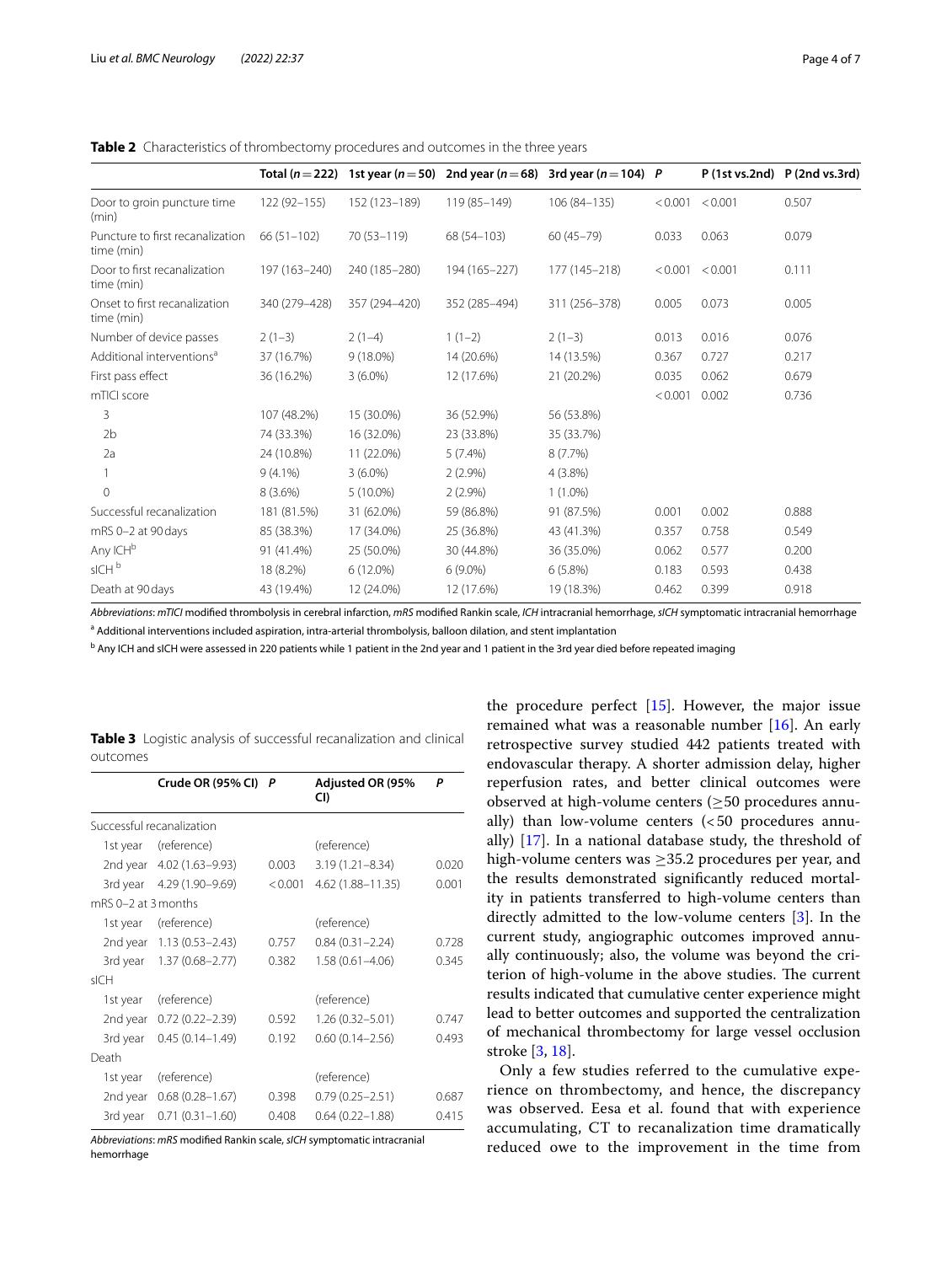

<span id="page-4-0"></span>frst stent deployment to recanalization. It implied that the learning curve exists in the efficient use of the Solitaire stent  $[19]$  $[19]$  $[19]$ . Weyland et al. affirmed that interventionalist's experience tremendously afected procedure time and marked diference occurred in all outcome variables between the frst 25 cases and the 26th to 50th cases [[20](#page-6-15)]. In our study, we also could see considerable decrease in puncture-to-recanalization time between the frst year and the last 2 years, which could be attributed to the operators gradually mastered the device. Sheth et al. analyzed the data of patients in the initial roll-in period and subsequent randomized phases of the Solitaire With the Intention For Thrombectomy (SWIFT) trial; the operators had no prior experience of using these devices. The results of

the reperfusion rate (55% vs. 61%), adverse event (13% vs. 9%), and good neurological outcome (63% vs. 58%) were similar between the two periods, thereby suggesting a rapid learning curve for Solitaire stent retriever therapy  $[8]$  $[8]$ . The absence of a continuous improvement in thrombectomy might be possibly due to the limited number of procedures. There were only 31 and 58 patients in the frst and second periods, respectively, and 50 procedures had been completed in the frst year in this study, implying that a minimum volume might be warranted for a cumulative improvement effect. Furthermore, all participating centers in the SWIFT study were required to be familiar with early retriever devices, and our center did not have any prior experience of mechanical thrombectomy, which might also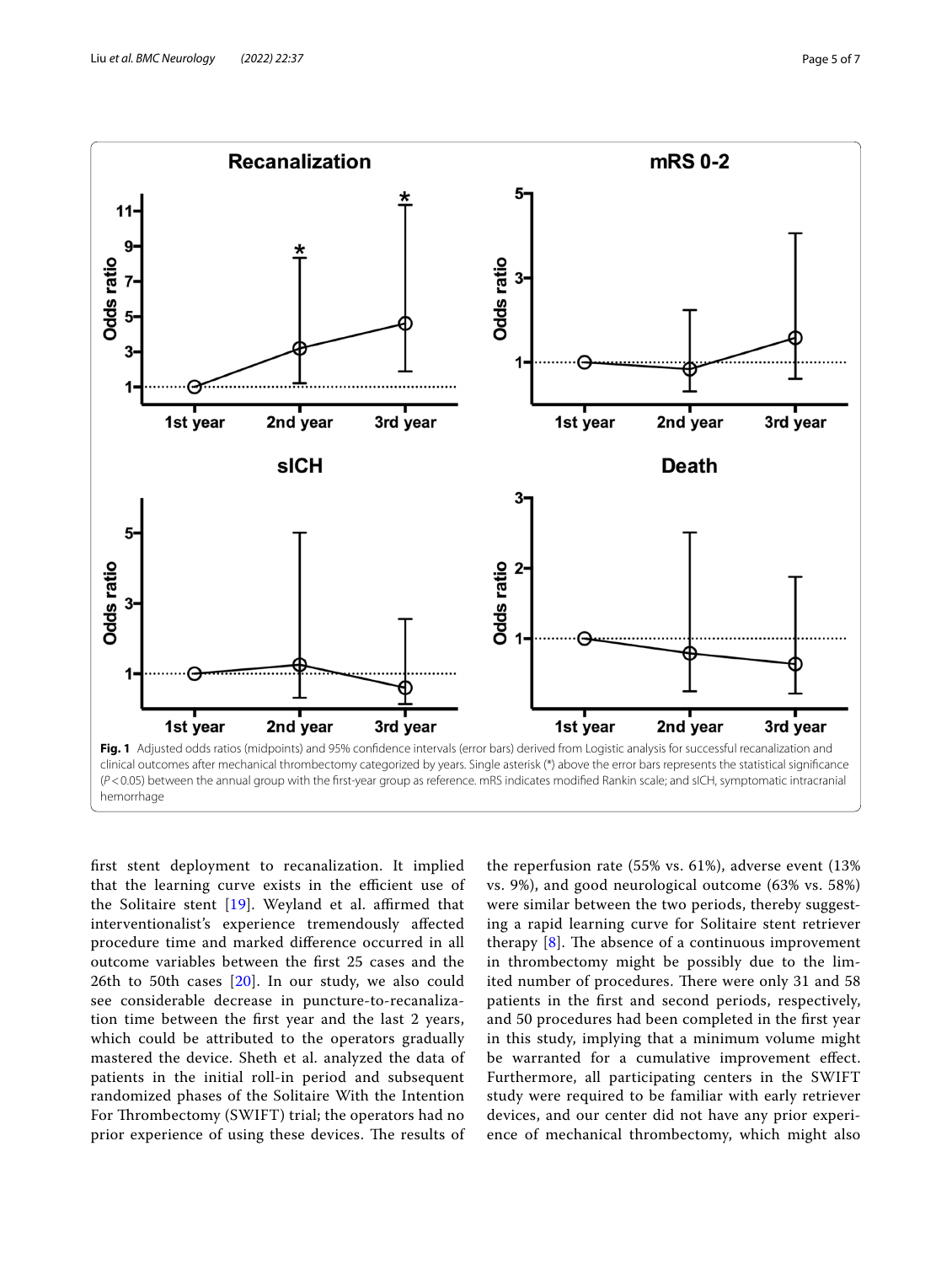contribute to the difference in the results. The current fndings were similar to those of another multicenter study by Kim et al. [\[9\]](#page-6-4) consisting of 955 patients classifed into 5 groups based on the consecutive number at each hospital. The results showed that the cumulative case volume group was positively correlated to the recanalization rate and good outcome and negatively correlated with sICH and mortality. However, patients were enrolled from diferent hospitals, i.e., from almost every center in the frst group, while patients in the last group were only collected from high-volume hospitals. This significant correlation might be partially attributed to the diferent performances of high-volume and lowvolume hospitals but not cumulative experience. In the current study, all procedures were performed by the fxed operators in a single-center, and the diferences might be due to the diverse experience accumulation.

Nevertheless, the present study had some limitations. First, as a retrospective analysis of a single-center, selection bias is inevitable, and hence, our fndings should be modestly referred by the other centers. Second, Just as Weyland et al. illustrated that interventionalist's performance improved with operation volume increasing. Diferent operators' experience could infuence surgery duration and successful recanalization rates. But we could not separate the three interventionalists because our stroke register database lacked specifc operator records and most procedures were performed by the three interventionalists together. Third, patients in the last 2 years with a prior stroke had a prolonged duration from onset to admission than the frst year in the current study, implying putative diferences in the selection of patients and treatment decision-making during the phase. In recent years, advanced imaging including perfusion has been widely used before endovascular treatment  $[21]$  $[21]$  $[21]$ , especially after the publishment of the DAWN and DEFUSE3 trial results, thus we can see signifcant diference in the rate of patients recruited beyond 6h in three groups. These improvements or diferences in selection for treatment might also confound the association of experience and efect, which should be taken into consideration while comparing thrombectomy outcomes during diferent years or between high-volume and low-volume centers. Fourth, the median baseline NIHSS score (14 for the whole 3 years and 15 on the 3rd year) was modestly lower than that in the previous clinical trials, which was 17 in the meta-analysis [[22](#page-6-17)]. Some extremely severe patients might be excluded from thrombectomy in our center, which might infuence our results. Nevertheless, the severity of stroke in our study was comparable to that of a national registry  $[23]$ ; thus, could reflect the real characteristics of patients in clinical practice.

# **Conclusions**

We found that cumulative experience could increase the rate of successful recanalization by years, which in turn, would improve the prognosis in the future studies carried out in multiple centers using a large sample size. The current findings endorsed a clinical benefit of centralization strategies of mechanical thrombectomy.

#### **Abbreviations**

NIHSS: National Institute of Health Stroke Scale; mTICI: Modifed thrombolysis in cerebral infarction; mRS: Modifed Rankin scale; sICH: Symptomatic intracranial hemorrhage; SPSS: Statistical Package for the Social Sciences; SWIFT: Solitaire With the Intention For Thrombectomy.

## **Acknowledgements**

Not applicable.

### **Authors' contributions**

Conception and design: L. C, L. Y, Z. J and Z.W; Analysis and interpretation: L. C, L. Y, L. Z, G. P, X. Z, Z.J, Z.W; Drafting the manuscript: L. C, L. Y, Z. J, Z.W; Statistics: L. Y and G. P. The author(s) read and approved the fnal manuscript.

#### **Funding**

Nanjing Commission of Health and Family Planning, China (grant number ZDX16002) funded this study.

#### **Availability of data and materials**

The datasets used and/or analysed during the current study are available from the corresponding author on reasonable request.

#### **Declarations**

#### **Ethics approval and consent to participate**

Informed consents were obtained from the participants entering the stroke registry, and this analysis was approved by the Ethics Committee of Nanjing First Hospital.

#### **Consent for publication** Not applicable.

#### **Competing interests**

The authors declare that they have no competing interests.

Received: 4 September 2021 Accepted: 7 January 2022 Published online: 25 January 2022

#### **References**

- <span id="page-5-0"></span>1. Powers WJ, Derdeyn CP, Biller J, et al. American Heart Association/ American Stroke Association Focused Update of the 2013 Guidelines for the Early Management of Patients With Acute Ischemic Stroke Regarding Endovascular Treatment: A Guideline for Healthcare Professionals From the American Heart Association/American Stroke Association. Stroke. 2015;46(10):3020–35.
- <span id="page-5-1"></span>2. Powers WJ, Rabinstein AA, Ackerson T, et al. Guidelines for the Early Management of Patients With Acute Ischemic Stroke: A Guideline for Healthcare Professionals From the American Heart Association/American Stroke Association. Stroke. 2018;49(3):e46–e110.
- <span id="page-5-2"></span>3. Rinaldo L, Brinjikji W, Rabinstein AA. Transfer to High-Volume Centers Associated With Reduced Mortality After Endovascular Treatment of Acute Stroke. Stroke. 2017;48(5):1316–21.
- <span id="page-5-3"></span>4. Nogueira RG, Haussen DC, Castonguay A, et al. Site Experience and Outcomes in the Trevo Acute Ischemic Stroke (TRACK) Multicenter Registry. Stroke. 2019;50:2455–60.